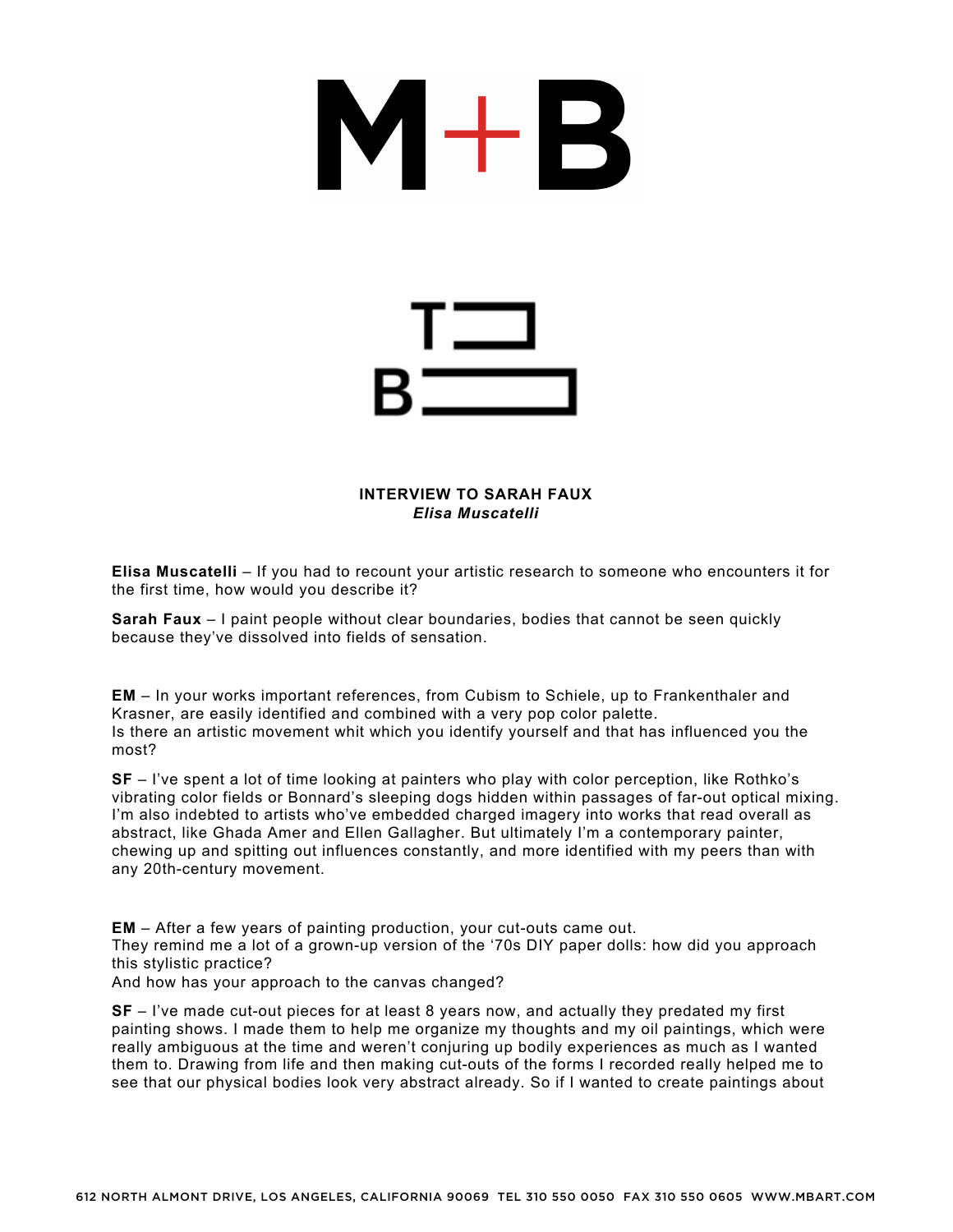## $M+B$

abstract feelings, I realized that I didn't need to obscure the figure so much as I just needed to reveal the figure's weird, shifty, inherently abstract nature.

**EM** – You have described the production phase of the paintings as a thoughtful process, that needs a long executive time, that dialogues perfectly with a narrative tendency but at the same time is in contrast with an instinctive and abstract doing that characterizes it. I was wondering how these two components manage to dialogue giving life to the visual description of a body which is, by its nature, in constant changing.

**SF** – I think you're asking about the inner and outer life of a person. The body is one of the only things we experience from both inside and outside, so I always want to keep those elements in tension within my work – exterior narrative experiences and inner unnameable sensations. So I start my paintings with an image composition in mind, like let's say a couple grinding on each other with their elbows sticking out in awkward opposing triangles. Then I'll pull colors, forms and shifting materiality to the forefront just enough to let that glimpse at the couple slip away. I go back and forth until I strike the balance that scratches my own itch.

**EM** – Color seems to be a central part of your artistic practice and more generally of your theoretical interest, in fact, one of the books that particularly struck you is Maggie Nelson's *Bluets*, in which blue is at the center of a subjective and philosophical meditation. What is your approach to color? Do you think it has a certain type of spirituality that you use on a symbolic level?

I remember learning about pigments in college, and realizing there was really specific language for small differences between the variations of one hue, like for example blue – cobalt, cerulean, ultramarine, prussian, indigo, etc. The thrill of playing with those subtle differences has never worn off. Color relationships trigger intense sensations for me, both feelings like longing or joy, and also synesthetic responses like sexual desire or a distinct temperature (i.e. heat). Maggie Nelson's *Bluets* does justice to the complexity of the color blue in a way that I feel incredibly grateful for.

As for my own approach to color, I don't see it as symbolic because every color is too shifty to symbolize any one thing. But I feel that shiftiness profoundly, in the same way, I feel my physical and emotional worlds always shifting, fragmented, never forming a static whole.

**EM –** In the contemporary art scene there is a lot of talk about avatars, A.I. and digital alter ego that are used as an extension of one's body within a digital reality capable of emancipating itself from the physical and moral limits of everyday reality. It is interesting to note how your works share this desire for body extension, although with a very different language. I would like to know how you approach this thematic.

**SF –** That's an interesting parallel to draw. I think of my paintings as perceptual puzzles much more than I think about them containing nameable characters or avatars. But the desire the transcend the confines of the self is very much present in my work. Often, I orient my paintings from an up-close, first-person point of view to make the piece into an extension of the viewer's body.